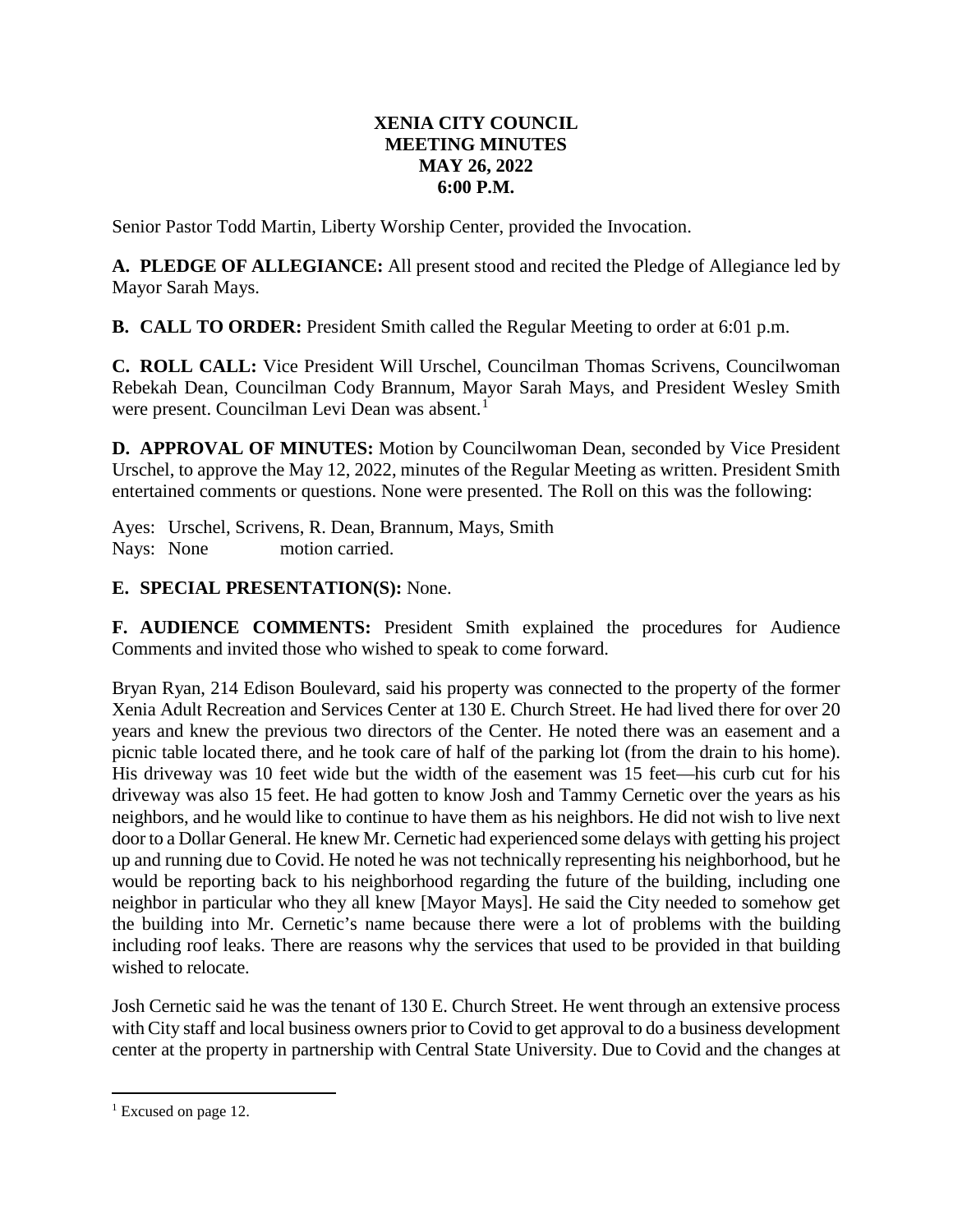Central State University, his plan fell apart. He shared his concern for the way things regarding the 130 E. Church Street property had been handled that included Council's executive sessions and other meetings. He came to the City with a possible project to fix what did not work, which would have required the sale of the building. He asked to purchase the building for \$1 or at a very low cost. He consulted legal counsel and was told he had not violated the lease. However, he did not wish to fight it and sour his relationship with the City. The proposed project would employ about 35 full-time people, which in turn would help the City of Xenia (with \$2.5 million in taxable income). He met with the Council President and Council Vice President to discuss the proposed project again, but he was never given the opportunity to present anything to the Property Management Committee. He had already invested over \$20,000, and he was ready to invest another \$40,000. He had already secured anchor tenants for the building, and from the beginning of the lease, it was known and approved that the property would be sublet to other business owners for business development. He was very disappointed that he could not move forward with a project that would benefit the City of Xenia. He was also disappointed that he was not given the opportunity to make a presentation to the Property Management Committee and/or to City Council. While he was willing to step away from the lease in an effort to maintain a reasonable relationship with the City, he noted that Council was voting on the sale of a property that he had not received any official notification or paperwork of any kind from the City of Xenia or the City's Law Director that his lease was being vacated. He asked if that would happen in the near future or if the Council would be voting on the sale of property that was still legally under contract with a tenant.

# **G. OLD BUSINESS:**

**1.** President Smith presented **ORDINANCE 2022-13 AMENDING CHAPTER 260, "PERSONNEL," AND CHAPTER 274, "CIVIL SERVICE COMMISSION," AND REPEALING SECTION 230.03 OF THE XENIA CITY CODE,** introduced by Mayor Mays on May 12, 2022.

President Smith called for a motion to adopt Ordinance 2022-13.

Motion by Mayor Mays, seconded by Councilwoman Dean, to adopt Ordinance 2022-13 as presented.

President Smith opened the public hearing at 6:12 p.m. and asked those in favor of the amendments to Chapters 260 and 274 and repealing Section 230.03 of the Xenia City Code to come forward to speak. Hearing none, he asked those who were against the amendments to Chapters 260 and 274 and repealing Section 230.03 of the Xenia City Code to come forward to speak. Hearing none, he closed the public hearing at 6:13 p.m. and entertained Council comments or questions. Hearing none, he asked for the Roll Call.

The Roll on this was the following:

Ayes: Urschel, Scrivens, R. Dean, Brannum, Mays, Smith Nays: None motion carried.

**2.** President Smith presented **ORDINANCE 2022-14 AMENDING CHAPTER 444 AND REPEALING CHAPTER 446 OF THE CITY OF XENIA TRAFFIC CODE,** introduced by Councilman Scrivens on May 12, 2022.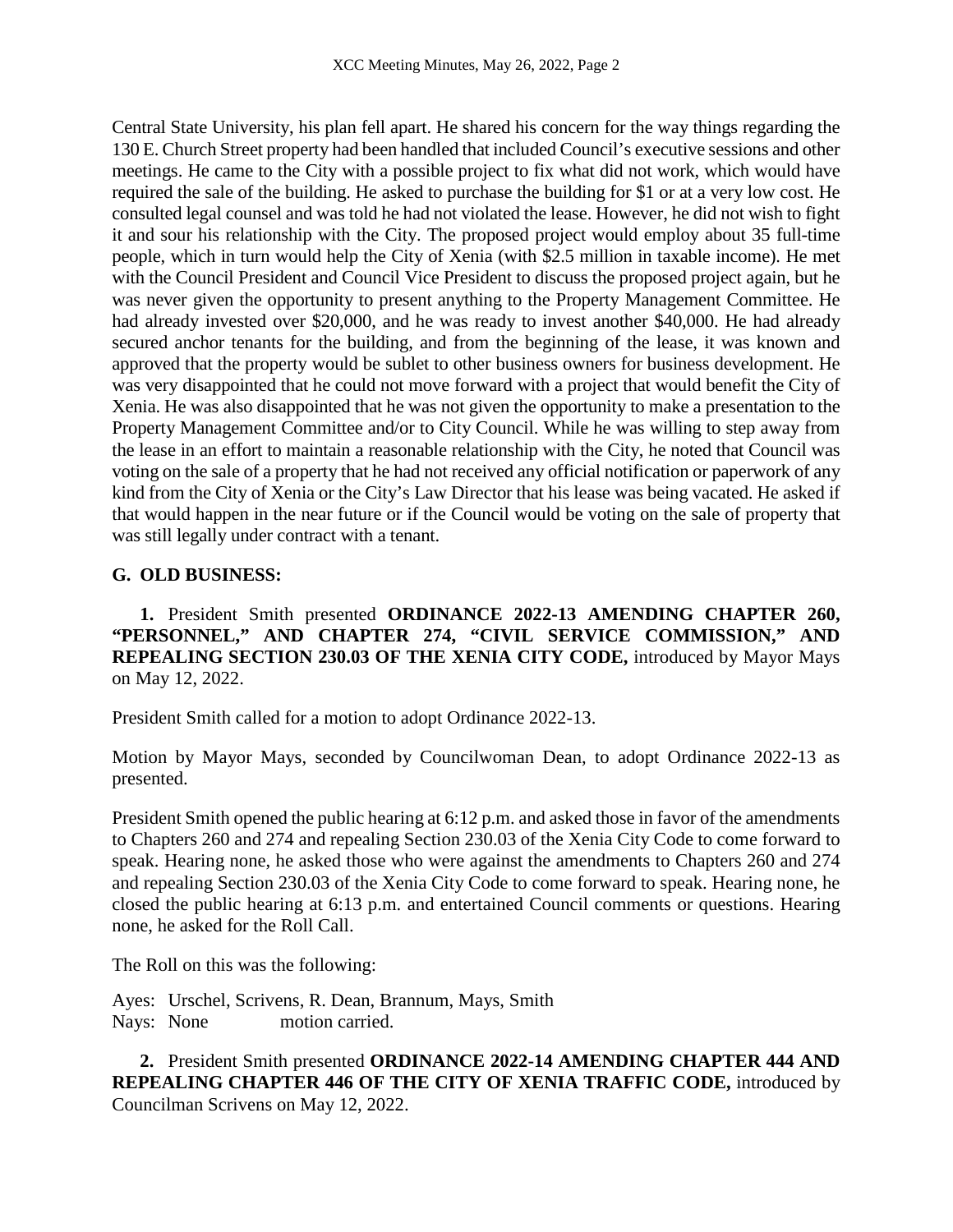President Smith called for a motion to adopt Ordinance 2022-14.

Motion by Councilman Scrivens, seconded by Mayor Mays, to adopt Ordinance 2022-14 as presented.

President Smith opened the public hearing at 6:14 p.m. and asked those in favor of the amendments to Chapter 444 and the repealing of Chapter 446 of the Xenia City Code to come forward to speak. Hearing none, he asked those who were against the amendments to Chapter 444 and the repealing of Chapter 446 of the Xenia City Code to come forward to speak. Hearing none, he closed the public hearing at 6:15 p.m. and entertained Council comments or questions. Hearing none, he asked for the Roll Call.

The Roll on this was the following:

Ayes: Urschel, Scrivens, R. Dean, Brannum, Mays, Smith Nays: None motion carried.

**3.** President Smith presented **ORDINANCE 2022-15 DETERMINING TO PROCEED WITH THE IMPROVEMENT OF CITY STREETS AND PUBLIC WAYS BY THE LIGHTING THEREOF WITHIN STREET LIGHTING DISTRICT #1 (STERLING GREEN CROSSING SUBDIVISION) FOR THE YEARS 2023-2027,** introduced by Councilman Dean on May 12, 2022.

President Smith said he would make the motion in Councilman Dean's absence and asked for a second.

Motion by President Smith, seconded by Vice President Urschel, to adopt Ordinance 2022-15 as presented.

President Smith opened the public hearing at 6:15 p.m. and asked those in favor of Street Lighting District #1 to come forward to speak. Hearing none, he asked those who were against Street Lighting District #1 to come forward to speak. Hearing none, he closed the public hearing at 6:16 p.m. and entertained Council comments or questions. Councilman Scrivens said the owner of each lot would be assessed \$31.14 per year. Hearing nothing further, President Smith asked for the Roll Call.

The Roll on this was the following:

Ayes: Urschel, Scrivens, R. Dean, Brannum, Mays, Smith Nays: None motion carried.

**4.** President Smith presented **ORDINANCE 2022-16 DETERMINING TO PROCEED WITH THE IMPROVEMENT OF CITY STREETS AND PUBLIC WAYS BY THE LIGHTING THEREOF WITHIN STREET LIGHTING DISTRICT #2 (GREENE WAY SUBDIVISION, SECTION 2) FOR THE YEARS 2023-2027,** introduced by Vice President Urschel on May 12, 2022.

President Smith called for a motion to adopt Ordinance 2022-16.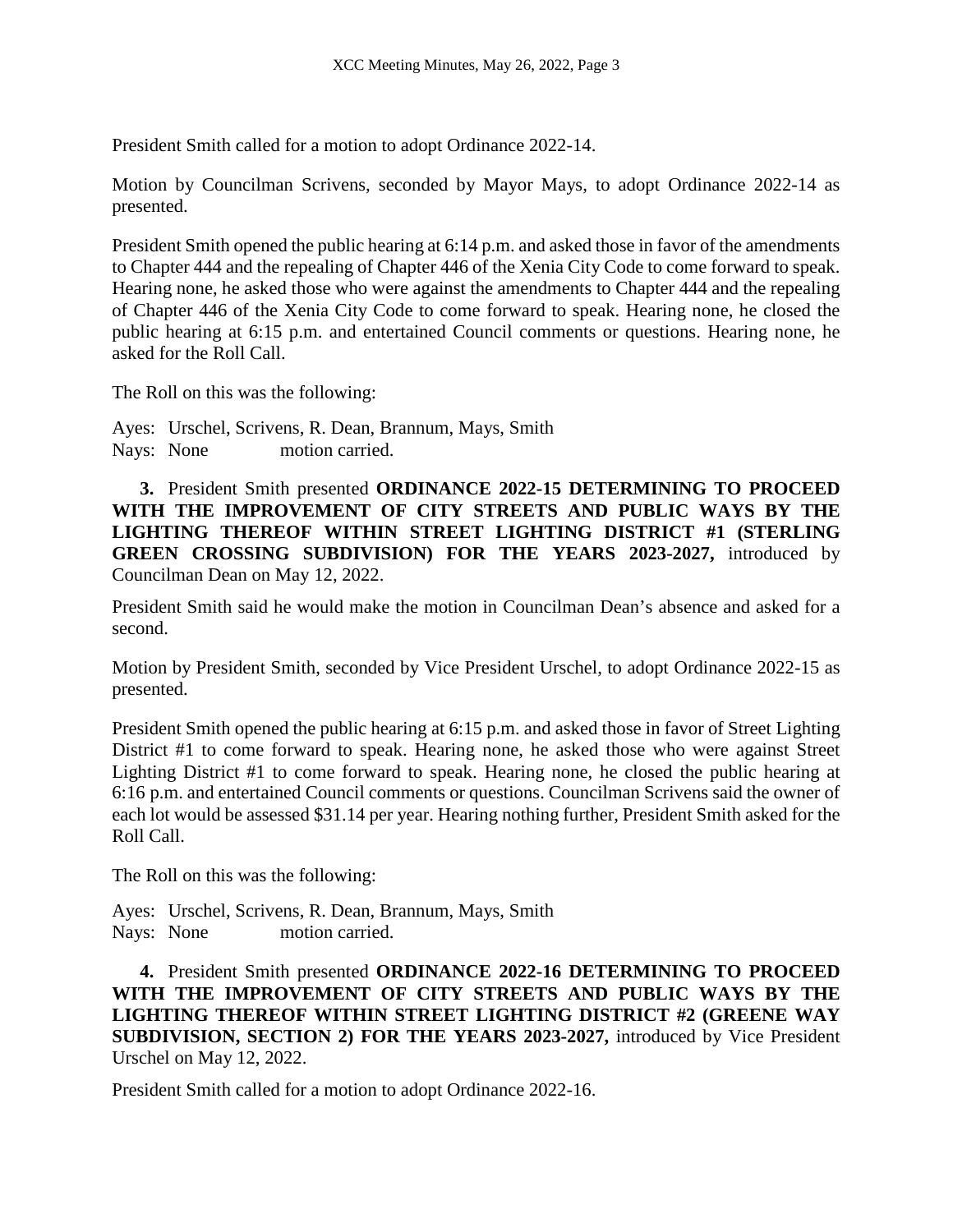Motion by Vice President Urschel, seconded by Councilman Brannum, to adopt Ordinance 2022- 16 as presented.

President Smith opened the public hearing at 6:17 p.m. and asked those in favor of Street Lighting District #2 to come forward to speak. Hearing none, he asked those who were against Street Lighting District #2 to come forward to speak. Hearing none, he closed the public hearing at 6:18 p.m. and entertained Council comments or questions. Councilman Scrivens said the owners of these lots would pay \$250.74 per year. Hearing nothing further, President Smith asked for the Roll Call.

The Roll on this was the following:

Ayes: Urschel, Scrivens, R. Dean, Brannum, Mays, Smith Nays: None motion carried.

#### **H. NEW BUSINESS:**

**1. ORDINANCE 2022-17 AMENDING ORDINANCE 2022-12 TO PROVIDE APPROPRIATIONS FOR CURRENT EXPENSES AND OTHER EXPENDITURES FOR THE CITY OF XENIA, OHIO, FOR THE FISCAL YEAR ENDING DECEMBER 31, 2022, AND DECLARING AN EMERGENCY.** Finance Director Ryan Duke said this appropriation ordinance was being presented to adjust the 2022 appropriations for the following:

- **Bellbrook Avenue Paving (Colorado Drive to W. Corporation Limits):** On May 11, 2022, the Engineering staff was notified that its grant application submitted in July 2021 for rehabilitating Bellbrook Avenue from Colorado Drive to the West Corporation Limits was approved for funding. Thus, it was necessary to appropriate monies into Fund 362 in the grant amount of \$221,993 (OPWC) and \$77,997 in Fund 361 as the City's local match.
- **Gap Funding for Hope VI - Xenia Shoe & Leather Project:** Due to time delays and the increase in construction costs, it was necessary to provide loan gap funding in the amount of \$84,800 in order for construction to proceed on four (4) residential units on the top two floors of the Litt Bros. Building at 21 E. Main Street. The appropriated monies would result in a total loan amount of \$200,000 (a gap funding loan of \$115,200 was approved by Council in 2018) for the Hope VI Project to Timothy and Lynn Sontag, the owners of Xenia Shoe & Leather. These business loans would provide gap funding for the \$500,000 federal HOPE VI grant from HUD, which the City was administering for this Project. The total estimated Project cost was \$1,200,000. This appropriation was associated with Resolution 2022-CC on tonight's agenda.
- **Lexington Park Security Enhancements:** Due to recent acts of vandalism and after-hours unruliness at Lexington Park, staff intends to erect gates at the points of ingress/egress within the parking lot to enforce the daily operating hours of the park. In addition, staff intends to erect fencing along the perimeter of the parking lot in order to prevent motorized vehicles from traversing into the adjacent lawn areas, basketball courts, playground equipment and shelter. Staff believed that an appropriation of \$50,000 should suffice in achieving those goals.
- **Property Repairs and Survey Work:** Staff was seeking \$10,000 in funding to assist in the surveying, repairs, listing, and future sale of 130 E. Church Street. Staff had been working with the tenant as he exits the property on needed building repairs and ongoing survey work to separate the building and adjacent property from the City employee parking lot prior to listing the property. Council indicated its intent to transition this property towards sale, and staff expected it to be listed by mid-June. This was associated with Resolution 2022-EE on tonight's agenda.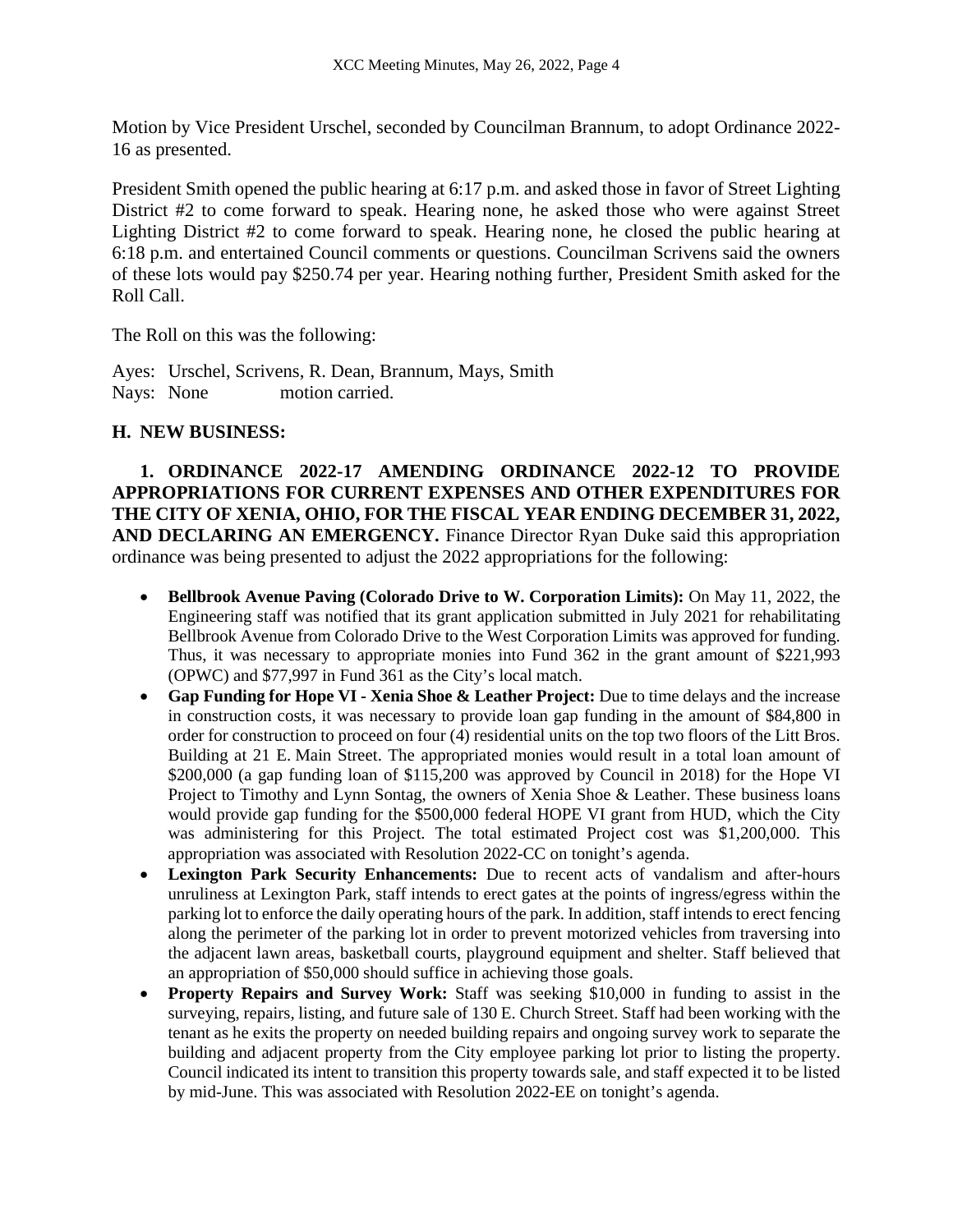President Smith entertained comments or questions.

Vice President Urschel said he was not on Council when this project was initiated. He asked about the terms of the loan. Mr. Duke said a mortgage would be placed on the loan for this property in a similar arrangement as the prior loan. Mr. Merriman added that the term would be 12 years at 2% interest. He noted the loan would stay with the property. He said this process had taken a long time because it had to go through an extensive code review process for historic preservation. When estimates were first produced to the current timeframe, the cost was now significantly higher. Vice President Urschel asked if there was a timeframe for completion of the project. Community Development Coordinator Ryan Baker said the majority of the funds had to be spent by September 30, 2022. Mr. Merriman believed the intent for the gap funding would allow them to engage services immediately.

Councilman Scrivens asked the total cost of the additional appropriations for the Ordinance. Mr. Duke said the total was \$444,790. Councilman Scrivens asked Mr. Merriman for more information on the planned security enhancements at Lexington Park. Mr. Merriman said per his email to Council a week or so ago, he put together a task force that included administrative staff as well as public safety and public service staff to look at core security concerns at Lexington Park based on past conversations with City Council regarding the current utilization—and abuse—of the park. Based on their recommendations, staff felt very strongly that certain security enhancements are needed so that any additional investment for amenities at the park can be properly protected. They are concerned with continuing situations that include illicit and illegal activities that include vehicles being driven in and through the park. One of the proposed security enhancements included a fence around the perimeter of the park to provide a physical barrier from vehicular traffic. They are also looking at installing security surveillance cameras and rolling gates at the entrances of the park on Lexington Avenue and Clark Street. The intent was that a police sergeant would close the gate at dusk and a public service worker would open the gate in the morning. The appropriation would also include installation of park signage and some other enhancements to the parking lot. Councilman Scrivens said he was opposed to the installation of gates at Lexington Park because there are not gates at any other City park. Mayor Mays said there are chains on both sides of Shawnee Park. Councilwoman Dean agreed, which prevented people from driving into the park. Councilman Scrivens said he would like to take a more in-depth look at the need for gates and would rather look into upgrading the bathrooms. Councilman Brannum said the security enhancements would prevent the park from being vandalized before additional money was invested for other improvements. Councilman Scrivens reiterated he would support the installation of a fence, but he would not support the installation of gates at Lexington Park.

President Smith said he understood Councilman Scrivens' concerns, but they needed to protect the park as a City asset. Having a police officer close the gate at dusk and public service staff open the gate in the morning would enhance security at the park. He understood the rationale for the gates.

Mayor Mays noted she would be abstaining from the vote due to her involvement on a board with Mr. Cernetic and the 130 E. Church Street property.

Law Director Donnette Fisher noted that Council could amend the requested Ordinance to add or remove appropriations if desired.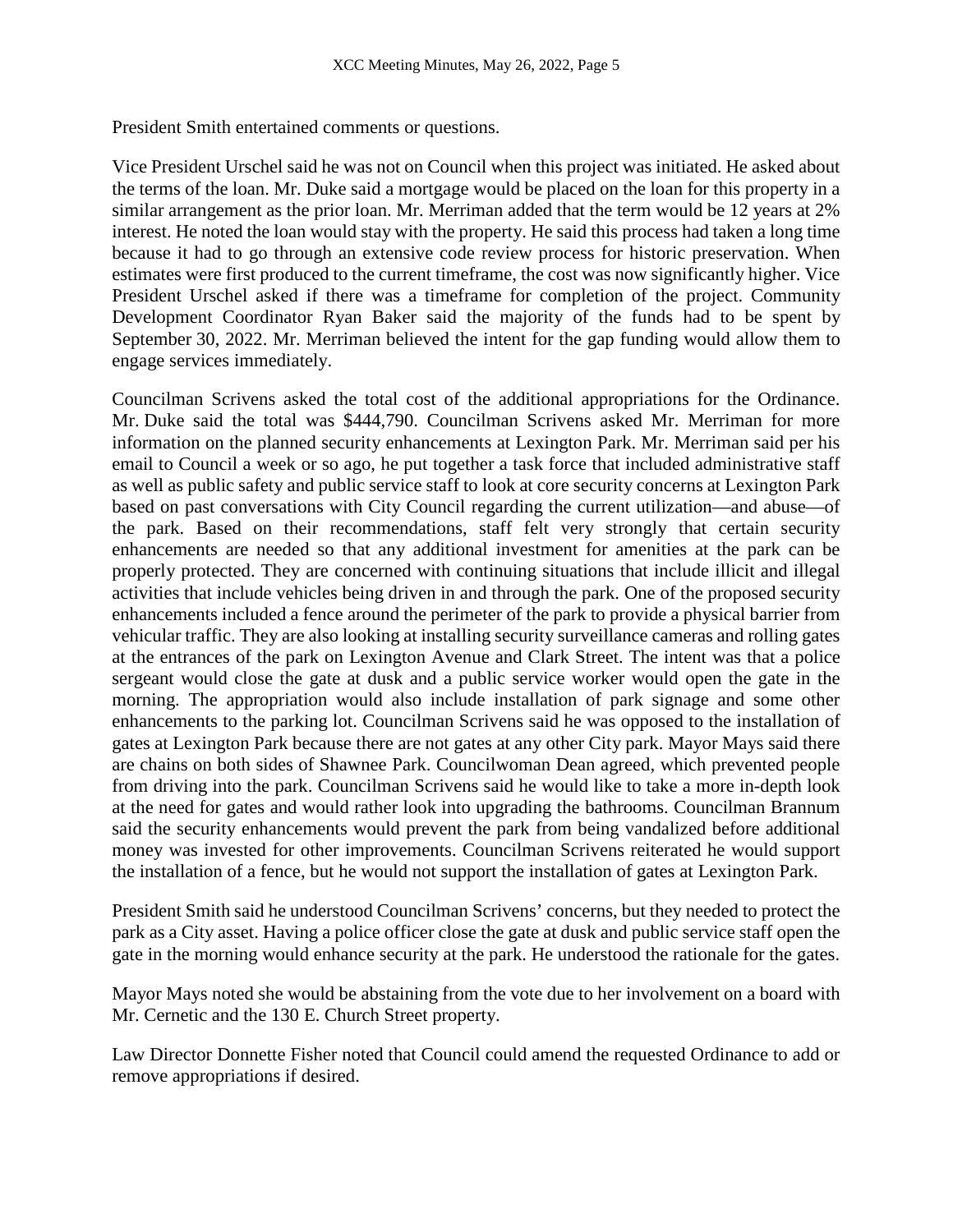Vice President Urschel said many people had spent a lot of time trying to move forward with Lexington Park, and they wished to make it a highlight of the community where families feel safe and can enjoy it. However, there are some bad behaviors taking place at the park on a fairly regular basis that were completely out of hand by people who were not necessarily from Xenia. If these bad behaviors were happening at another City park, he was certain they would be having the same conversation about that park. Lots of people were going into Lexington Park—including taking their vehicles into the park—at all hours of the day and night and doing whatever they wanted to do, and that behavior must be stopped. There was no lighting or safety features in place because all parks close at dusk. It would take some work (and time) to get people to relearn proper behavior, and when their behavior improved, the gate could be removed. Until then, having a police presence to physically close the gate would make a statement. He agreed with Councilman Brannum that they must address the bad behavior and get it under control before City taxpayer dollars and private dollars are invested in the park.

Councilman Scrivens said he did not want a "gated community" at the end of his street. His family had been living on Lexington Avenue for 99 years, and he was unaware of any acts of major vandalism at the park—only deferred maintenance.

President Smith asked Ms. Fisher how many votes were needed to pass this Ordinance. Ms. Fisher said four affirmative votes were required for adoption of the Ordinance.

Mayor Mays asked if the rule regarding trespassing at night are being enforced at other City parks. Mr. Merriman said yes, particularly at Shawnee Park and Sterling Green Park. He said police officers were constantly running people off from Shawnee Park and residents are riding dirt bikes at Sterling Green, which was destroying the green space. When there was a concentration and intensity of issues at any particular park, their desire was to take the necessary measures to institute change.

Mayor Mays noted the chain at Shawnee Park stayed up all the time, but the gate would not be closed all the time at Lexington Park. So, the City's premier park had more limitations than Lexington Park would have.

President Smith called for the question on a motion to adopt Ordinance 2022-17 as an emergency.

Motion by Councilman Brannum, seconded by Vice President Urschel, to adopt Ordinance 2022-17 as presented. No discussion followed. The Roll on this was the following:

Ayes: Urschel, R. Dean, Brannum, Smith Abstain: Mays Nays: Scrivens motion carried.

**2. Introduction of Ordinance 2022-18 Vacating the Alley Between Part of Lot 165, Part of Lot 165 – Parcel 1, and Part of Lot 172 – Parcel 2 of the Original Plat of the City of Xenia (Ward a. Lewis' Survey No. 2243 Virginia Military District).** Mr. Merriman said the petitioner was the owner of a single-family home at 191 E. Second Street (part of Lot 165 – Parcel 1) and a vacant lot on S. Collier Street (part of Lot 172 – Parcel 2). The two lots are separated by a 7.5' wide public alley. The petitioner wished to utilize a portion of the land in the alley for fencing and other improvements. The alley also abutted 183 E. Second Street (Part of Lot 165). The owners of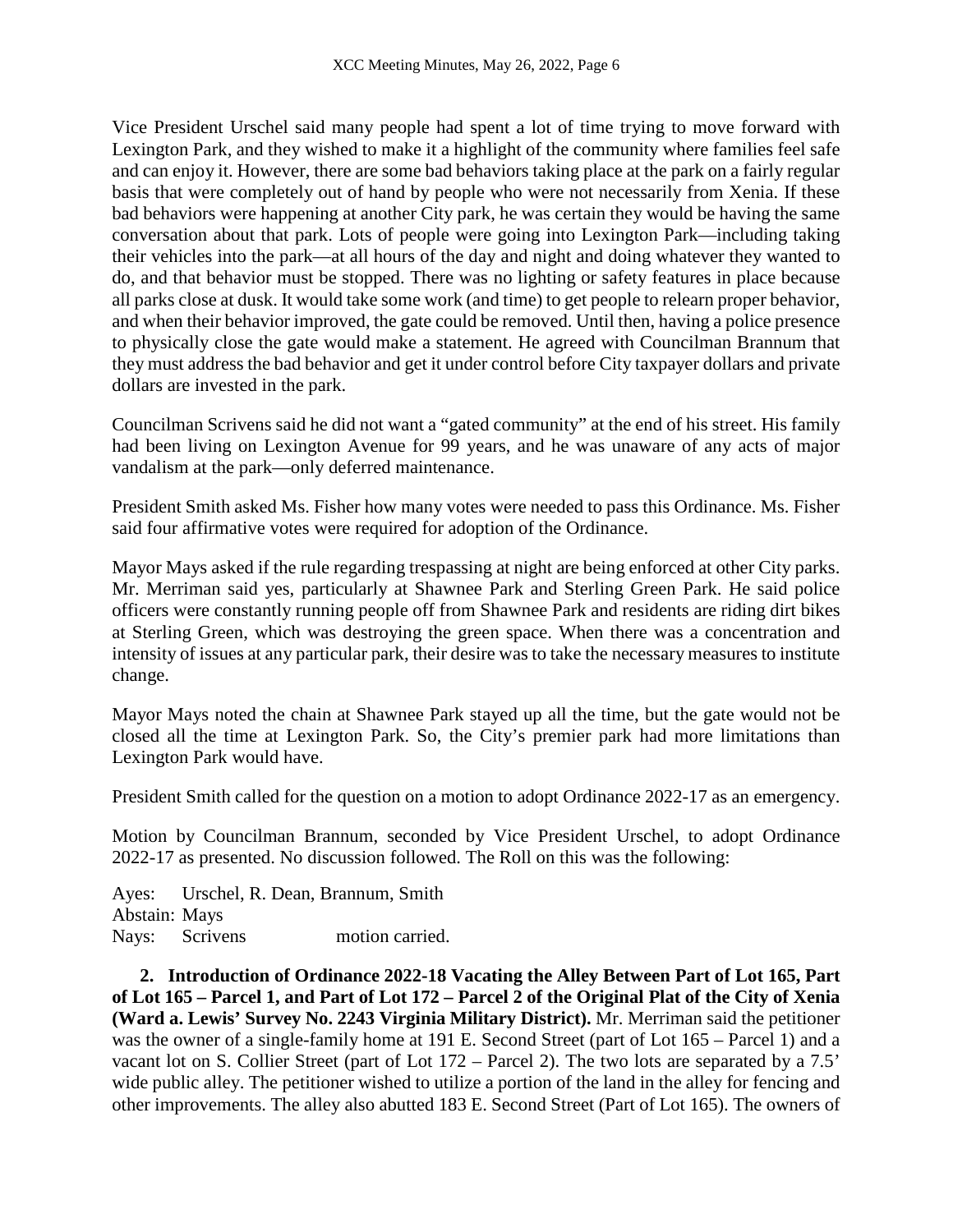this property indicated their approval of the alley vacation by signing the petition and a consent/waiver of notice form. Upon vacation, half of the alley's width would be deeded to each abutting property owner. The right-of-way in question did not contain any public improvements and lacked sufficient width for vehicular travel. City staff saw no public need for the alley. Based on these factors, City staff did not anticipate any adverse impacts to be caused by this vacation and had no objections to it.

President Smith entertained comments or questions. Hearing none, he called for introduction of Ordinance 2022-18 as presented.

Councilwoman Dean introduced ORDINANCE 2022-18 VACATING THE ALLEY BETWEEN PART OF LOT 165, PART OF LOT 165 – PARCEL 1, AND PART OF LOT 172 – PARCEL 2 OF THE ORIGINAL PLAT OF THE CITY OF XENIA (WARD A. LEWIS' SURVEY NO. 2243 VIRGINIA MILITARY DISTRICT).

**3. RESOLUTION 2022-CC AUTHORIZING AN ADDITIONAL LOAN OF EIGHTY-FOUR THOUSAND EIGHT HUNDRED DOLLARS (\$84,800) TO TIMOTHY AND LYNN SONTAG TO PROVIDE ADDITIONAL GAP FUNDING FOR THE HOPE VI – XENIA SHOE & LEATHER PROJECT AT 21 E. MAIN STREET, XENIA, OHIO.** Mr. Merriman said in 2015, the City of Xenia applied for, and was awarded in 2016, a federal HUD grant through the HOPE VI – Main Street Grant Program in the amount of \$500,000 to renovate the top two floors of the Litt Bros Building (Xenia Shoe & Leather) located at 21 E. Main Street, owned by Timothy and Lynn Sontag. The project entailed the construction of four (4) walk-up residential units that would be made available to low- to moderate-income families for the first leasing cycle. The grant was awarded to the City, but the grant program required the funds to be passed on to the property owners via a forgivable loan. The City was required to distribute the HOPE VI grant funds to the property owners on a reimbursement basis for costs incurred. In 2018, as plans progressed and other funding sources were secured, an initial financing gap remained for the project in the amount of \$115,200. The Sontags applied for, and received approval for, a business loan for the project through the City of Xenia on the recommendation of Xenia Loan Trust Committee. On April 12, 2018, Council authorized funds for the business loan to facilitate the project. The loan term was ten (10) years at two percent (2%) interest and was secured by a promissory note and a recorded mortgage on the property at 21 E. Main Street. Since 2018, however, further delays occurred as the design and engineering team responsible for the project had to work through the significant detail required to renovate a historic, interconnected building with local building officials and the State Historic Preservation Office. Those design delays, coupled with the delays and difficulties resulting from the Covid-19 pandemic, had driven up the projected costs for the project. Some of those cost increases would be covered through PACE financing but not all. Mr. and Mrs. Sontag are, therefore, requesting an additional loan of \$84,800 with a repayment term of twelve (12) years at two percent (2%). The new loan would be secured by a promissory note and a recorded mortgage.

President Smith entertained comments or questions. Hearing none, he called for a motion to pass Resolution 2022-CC as presented.

Motion by Mayor Mays, seconded by President Smith, to pass Resolution 2022-CC as presented. No discussion followed.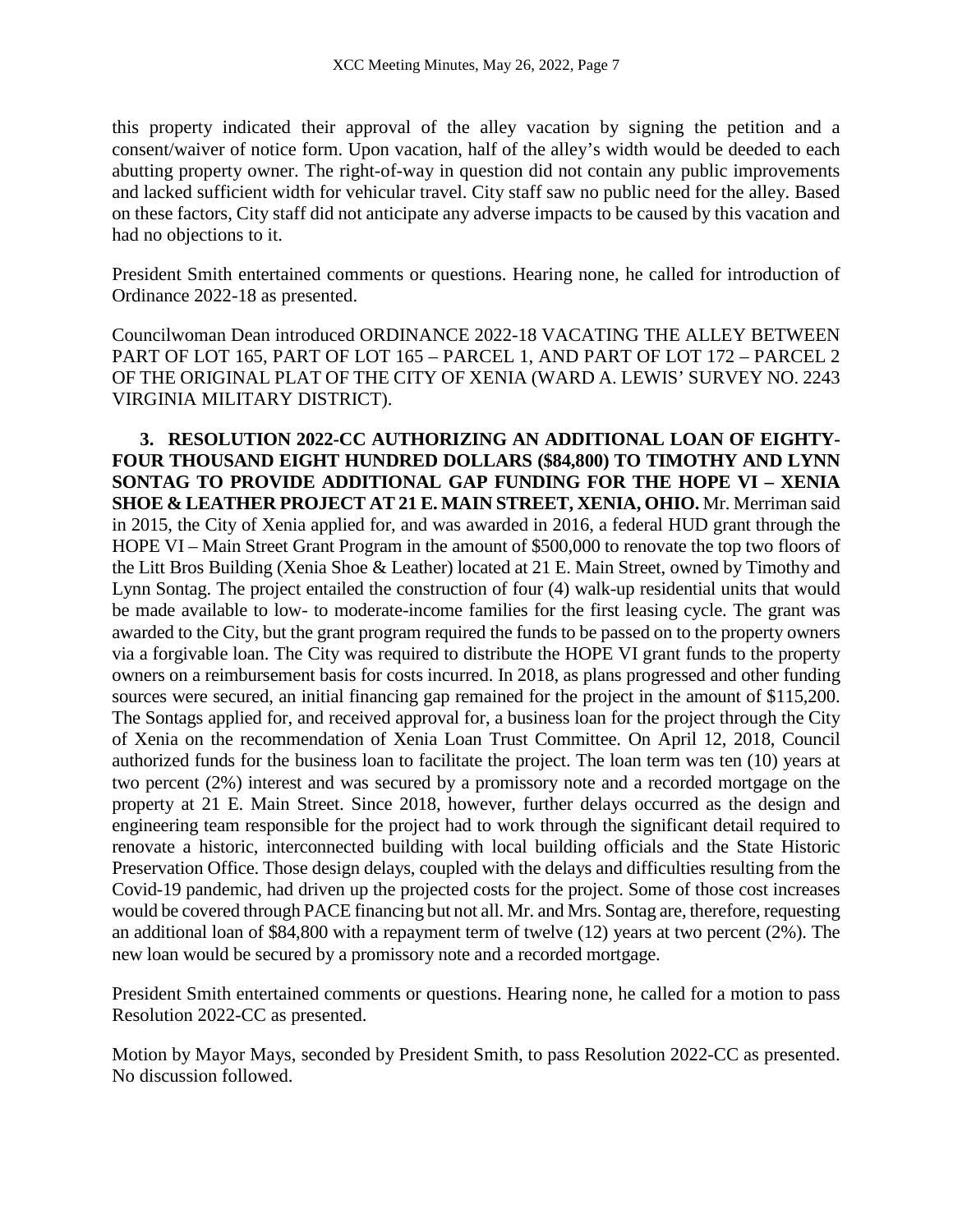The Roll on this was the following:

Ayes: Urschel, Scrivens, R. Dean, Brannum, Mays, Smith Nays: None motion carried.

**4. RESOLUTION 2022-DD AUTHORIZING THE COUNCIL PRESIDENT TO EXECUTE A CONTRACT, ON BEHALF OF CITY COUNCIL, WITH MICHELLE JOHNSON FOR SERVICES AS THE CITY CLERK.** President Smith said at the May 12, 2022, meeting, Council approved, by procedural motion, the reappointment of Michelle Johnson as City Clerk effective June 1, 2022, following her retirement from the Ohio Public Employment Retirement System (OPERS) effective May 31, 2022. Ms. Johnson requested an employment contract to outline the terms of her reemployment. As an appointed official with an employment contract, the terms of the City's retire/rehire policy would not apply. He was pleased to execute a contract with Ms. Johnson, on behalf of City Council, that took into consideration her years of exceptional service with the City of Xenia, and respectfully request that Council approve Resolution 2022-DD. He then entertained comments or questions. Hearing none, he made the motion to pass Resolution 2022-DD as presented and asked for a second.

Motion by President Smith, seconded by Councilman Scrivens, to pass Resolution 2022-DD as presented. Brief comment followed. As he shared at the last meeting, Vice President Urschel commended Ms. Johnson's service to the Mayor and Council. She immediately responds to their requests, especially with research items, he knew they could ask her any question about the City's ordinances, resolutions, etc. If she did not immediately find the answer, she was committed to doing the research to find the answer. He said she believed that her job was to help the Mayor and Council be successful in serving the community. It was great that Ms. Johnson wanted to continue her service as City Clerk. President Smith agreed. The Roll on this was the following:

Ayes: Urschel, Scrivens, R. Dean, Brannum, Mays, Smith Nays: None motion carried.

**5. RESOLUTION 2022-EE AUTHORIZING THE SALE LISTING OF A PORTION OF CITY-OWNED PROPERTY AT 130 E. CHURCH STREET.** Mr. Merriman said Council had previously leased the building located at 130 E. Church Street to the Xenia Adult Recreation and Services Center, who moved out to the newly constructed REACH center in 2019. In 2020, Council authorized the lease of the building to the JP Fritz Business Incubator. The current tenant was moving out of the building, and staff was seeking Council's approval to list this portion of the property with a commercial realtor. Staff was working to line up a surveyor to prepare a new plat in order to split the portion of the property occupied by the building and its immediately adjacent parking from the adjoining City employee parking lot, which was still needed to support nearby City operations. Per the comments made this evening under Audience Comments, there was a unique historic dynamic where there was a recorded easement for a portion of the property; however, it was included on a separate property deed and not on the deed for the subject property. Staff recognized the adjacent resident's unique access concern, and it was appropriate to portion off that small strip to provide that access. If this Resolution was approved, it would allow staff to immediately list the building and the immediate adjacent parking lot for sale with a commercial realtor. It would cost nothing to entertain offers, and at such time when or if viable offers are submitted, staff would present them to the Property Management Committee and ultimately to City Council as a whole.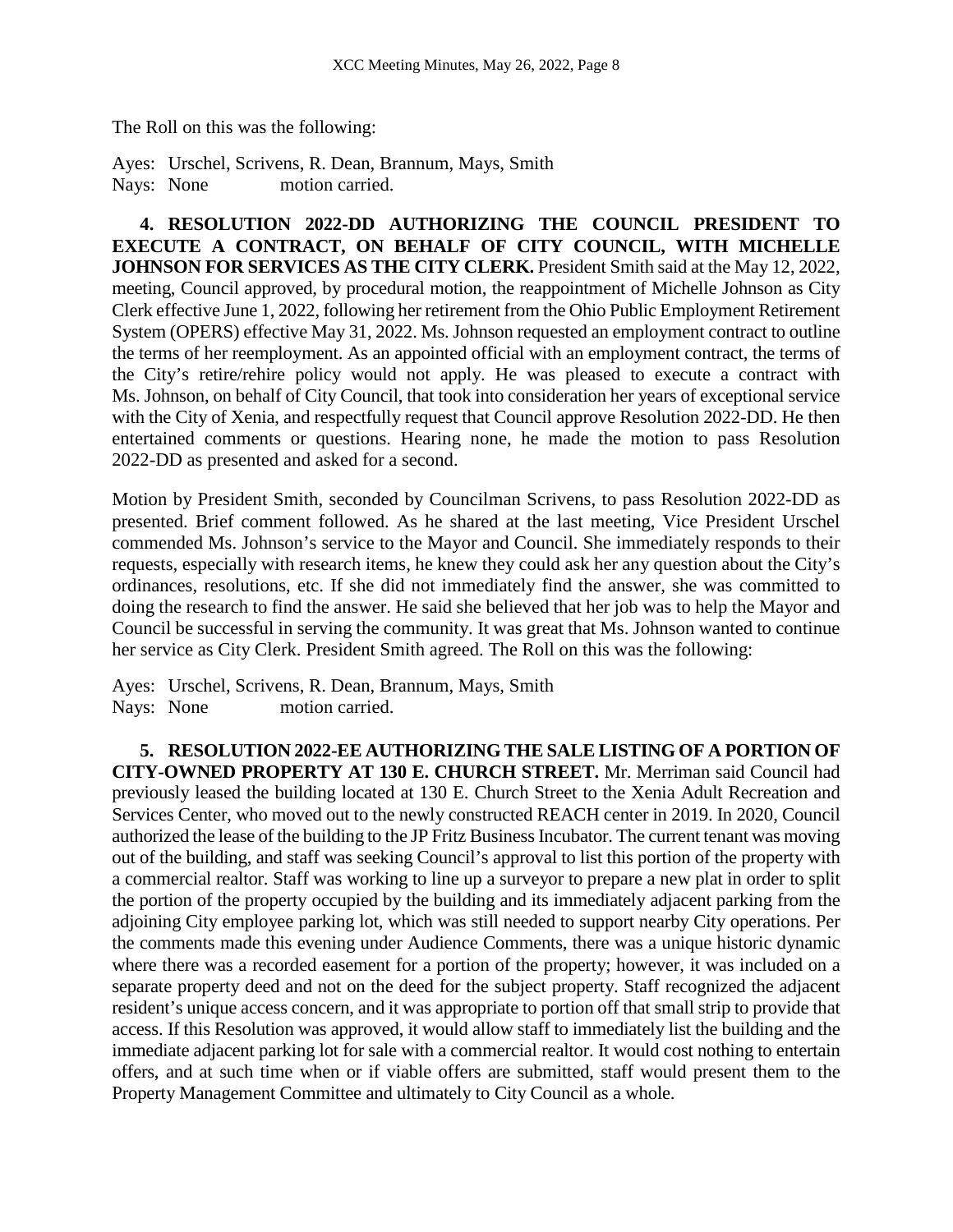President Smith entertained comments or questions.

Mayor Mays again noted she would be abstaining from the vote for the reasons previously stated.

Based on audience comments and the concerns that were presented, Vice President Urschel asked if the lease arrangement had been resolved and if the City had done its due diligence to terminate the existing lease. Mr. Merriman asked Ms. Fisher for her comments regarding the lease and the City's legal authority, but it may depend on the outcome of this vote this evening. If Council approved Resolution 2022-EE, a letter was ready to be mailed to the JP Fritz Business Center to indicate the next steps. Councilman Scrivens said he was also concerned about the status of the lease. Ms. Fisher said the lease was signed "approved as to form" by her as the Law Director. Under the Charter, if it did not have her "approved as to form," it was not valid and binding. Aside from that, certain events of default were outlined in the lease, one of which was failure to obtain a certificate of occupancy within 180 days of the lease signing (November 1, 2020). A certificate of occupancy was not obtained until March 22, 2021. Even if they were to argue that a valid lease was in place, the lease itself stated the sole purpose of the property was for a business incubator. She understood that a change in use was proposed, which was not permitted under the lease terms. She also understood that he wished to sublease the property, which was specifically prohibited under the terms of the lease. Council decided to lease the space for \$1 because a business incubator would have supported small business owners in this community. It was not a lease for \$1 for a private business to sublease the property.

Councilwoman Dean noted if the City put the property up for sale, Mr. Cernetic would have an opportunity to buy the property.

Hearing nothing further, President Smith called for a motion to pass Resolution 2022-EE as presented.

Motion by Councilwoman Dean, seconded by Councilman Brannum, to pass Resolution 2022-EE as presented. No discussion followed. The Roll on this was the following:

Ayes: Urschel, R. Dean, Brannum, Smith, Scrivens Abstain: Mays Nays: None motion carried.

**6. Procedural Motion Approving the Sale of Alcohol at the Downtown Xenia Oktoberfest 2022 Event on Saturday, October 9, 2022.** Mr. Merriman said pursuant to Section 1062.21 of the Xenia City Code, the City would consider allowing sales and consumption of alcohol on City property at public events but only with the direct consent of City Council. As such, the Xenia Oktoberfest Committee, which is made up of community members representing local businesses and volunteers, had made a formal request to sell alcohol at the 2022 Oktoberfest event on October  $9<sup>th</sup>$ , from noon-10 p.m. Staff was working directly with the event's planning committee as the City was poised to co-sponsor special downtown programming on that same date. The event would include multiple bands, food vendors, and (with Council's approval) craft beer to be sold throughout the concert area, with the beer provided by Devil Wind Brewing and other local craft breweries. He noted there were no concerns or incidents at past events due to alcohol sales. Therefore, in accordance with Section 1062.21, it was the City Manager's Office intent to approve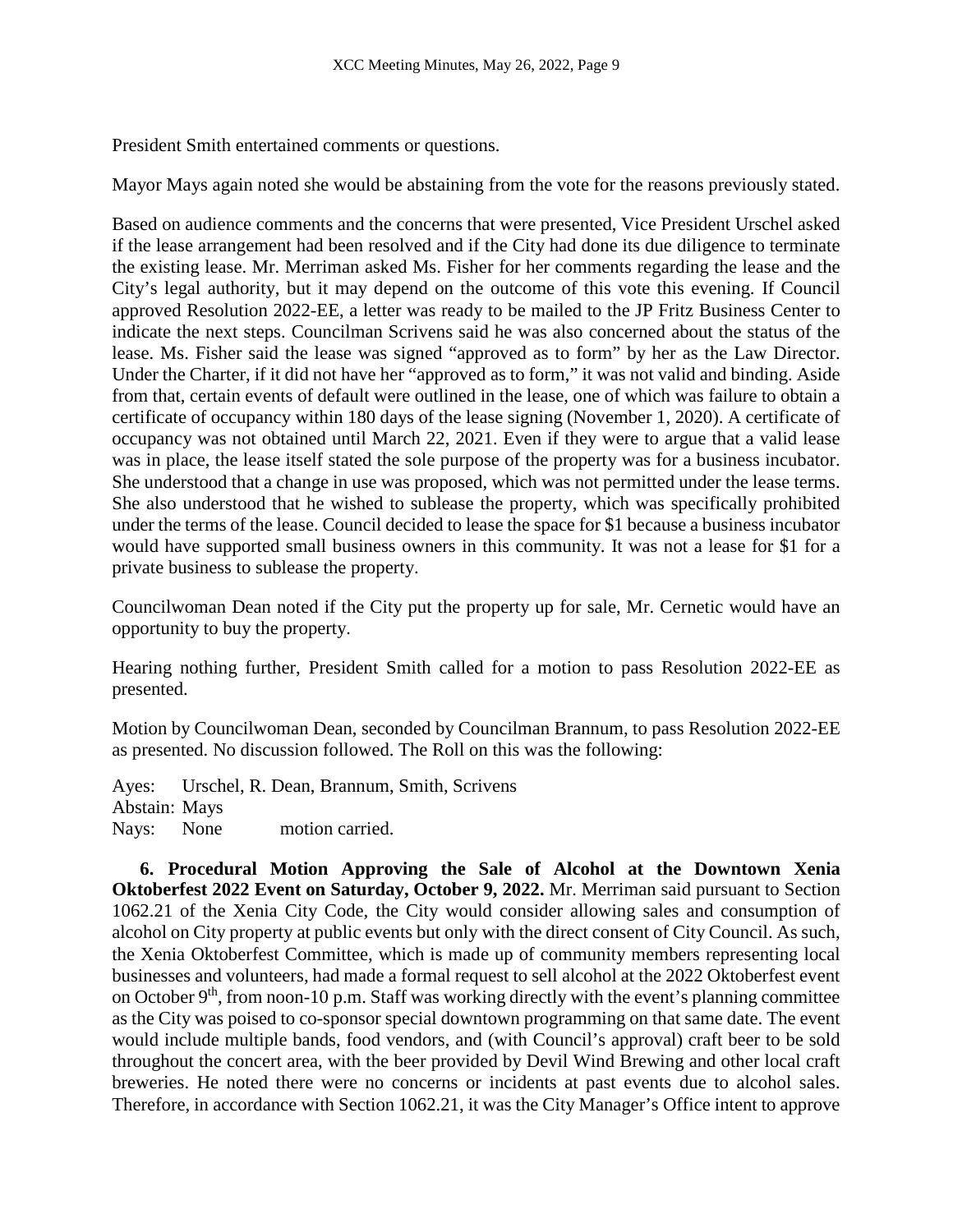a Special Event Permit for this event, upon the conditions that alcohol sales are limited to the preauthorized concert area, that Council approve the sale of alcohol and the required sales permit be obtained from the Ohio Division of Liquor Control, and that such alcohol sales are further limited to all requirements deemed necessary by the City Manager and the XPD.

President Smith entertained comments or questions. Hearing none, he called for a motion.

Motion by Councilman Brannum, seconded by Councilwoman Dean, to approve the sale of alcohol at the Downtown Xenia Oktoberfest 2022 Event on Saturday, October 9, 2022. Brief comments followed. Councilman Brannum believed they were heading in the right direction with regard to working with local businesses. He felt that it was perhaps time for City Council to once again think about a Designated Outdoor Refreshment Area (DORA). The Roll on this was the following:

Ayes: Urschel, R. Dean, Brannum, Mays, Smith Nays: Scrivens motion carried.

President Smith excused himself from the meeting at 7:08 p.m. due to work obligations. Vice President Urschel presided over the remainder of the meeting.

**7. Procedural Motion Approving the Schedule of Bills in the amount of \$211,480.89.**  Mr. Duke respectfully requested the payment of bills in the amount of \$211,480.89.

Vice President Urschel entertained questions or comments. Hearing none, he called for a motion.

Motion by Councilwoman Dean, seconded by Councilman Brannum, to approve the schedule of bills in the amount of \$211,480.89. Comments followed. Councilman Scrivens asked if the expenditure for the Bellbrook Fence Company was for the cemetery on E. Third Street. Mr. Merriman said yes. Councilman Scrivens asked if there would eventually be some signage at the cemetery. Mr. Merriman believed historical markers would be installed. He shared that staff had begun discussing how to take better care of the cemetery in the long term to include consideration of the mature trees, the condition of the existing grave stones, etc. It was a historic asset that should serve as a point of pride for this community. Vice President Urschel asked if this was the cemetery where the City inters its indigent residents. Mr. Merriman said yes; those are part of the new section. Vice President Urschel said the original historic part of the cemetery dated back to the early 1800s. Mr. Merriman agreed, noting some of the City's founders were buried there. The Roll on this was the following:

Ayes: Scrivens, R. Dean, Brannum, Mays, Urschel Nays: None motion carried.

## **I. APPOINTED OFFICIALS REPORTS**

President Smith asked Ms. Fisher for her comments. Ms. Fisher said at the last Council meeting, Vice President Urschel asked a question about motorized bicycles. She said individuals who have a valid driver's license do not need to obtain any additional license to operate a moped or motorized bicycle. Those without a valid driver's license could obtain a moped license for \$19.50. For a motorcycle or scooter, an individual must have an endorsement on his or her driver's license. Finally, she requested a brief Executive Session this evening to discuss personnel matters.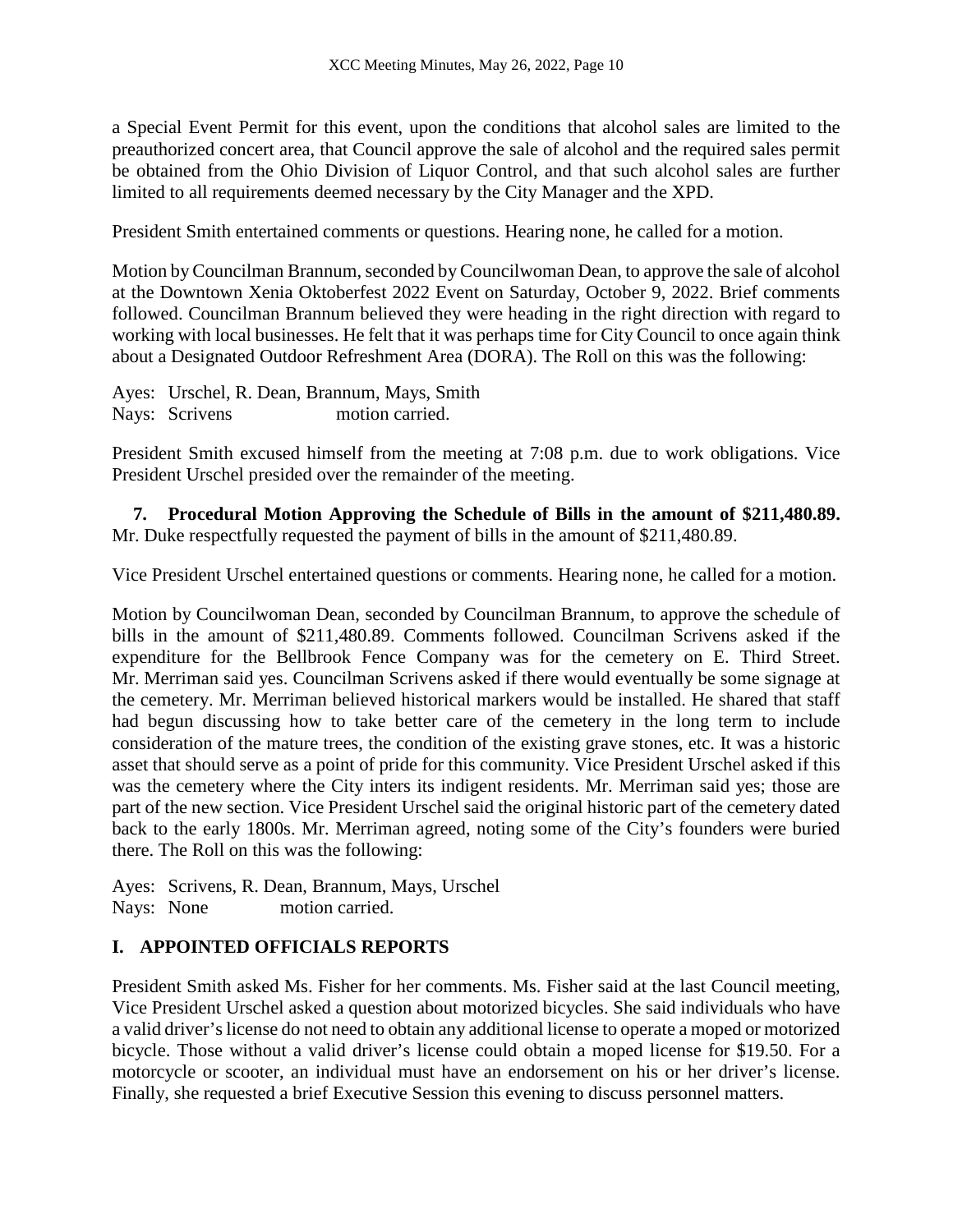President Smith asked Mr. Duke for his comments. Mr. Duke did not have anything further to share.

President Smith asked Mr. Merriman for his comments. Mr. Merriman said Xenia was a great place to live and was a safe community. However, Xenia was not immune from the evils of the world. He reported it had been a rough day in the City, and respectfully asked everyone to keep the City's public safety personnel in their prayers. He said Monday, May 30<sup>th</sup>, was Memorial Day, and City offices would be closed in observance of the holiday.

# **J. REPORTS OF BOARDS, COMMISSIONS, AND COMMITTEES:**

**1. Board of Zoning Appeals (BZA):** Councilman Brannum said BZA met on May 23, 2022, to consider two cases as follows:

- Case #BZA2022-04: Variance request to allow a 6' tall fence between the existing home and Kearney Lane, exceeding the maximum permitted fence height of 4', filed by Ethan and Jessica Gaston, for the property located at 2758 Barnhill Place, which was denied. He noted that BZA came up with a proposed text change to the Land Development Code to accommodate this request, which he anticipated coming forward as a text amendment in the future.
- Case #BZA2022-05: Variance request to allow a deck, attached to a home, to be 3' from the rear property line instead of the required 20', and 3' from the east side property line instead of the required 5', and to allow a 12'x24' above-ground swimming pool to be 3' from rear and east side property lines instead of the required 10', filed by Sean and Christina Reilly, for the property located at 304 E. Second Street, which was denied. He noted that Mr. Forschner was working with the applicant to determine a way forward that was compliant with the Land Development Code. He said the applicant and members of his family had some unique health circumstances that prevented them from enjoying public recreational places, such as swimming pools and amusement parks.

**2. Economic Development Advisory Board (EDAB):** Vice President Urschel said this was not on the Council agenda, but EDAB had its last meeting on May 24, 2022. He reported that EDAB would be transitioning to a larger group that would meet annually, probably in an all-day or half-day session, to look at the strategic direction of economic and community development in the City. He anticipated the annual meetings to be held in the fall so any items that influenced the budget could be considered for the following year. He thanked all the members of EDAB for their many years of service on the Board. He looked forward to continuing to work with them, along with other business owners who may not be residents of the City. He noted they needed to make changes to the Xenia City Code and establish a new Council Standing Committee. Ms. Fisher noted that the Legislative Review & Government Affairs Committee met this evening before the Council meeting and reviewed the proposed changes to Title 8: Boards, Commissions, and Committees and the Rules of Council. Council could expect to see the legislation and amendment to the Rules of Council on June 23rd.

# **K. COUNCIL COMMENTS:**

Councilwoman Dean said she heard from Councilman Dean who was experiencing some unexpected health issues. She asked to make a motion to excuse him from the meeting. Vice President Urschel entertained her request.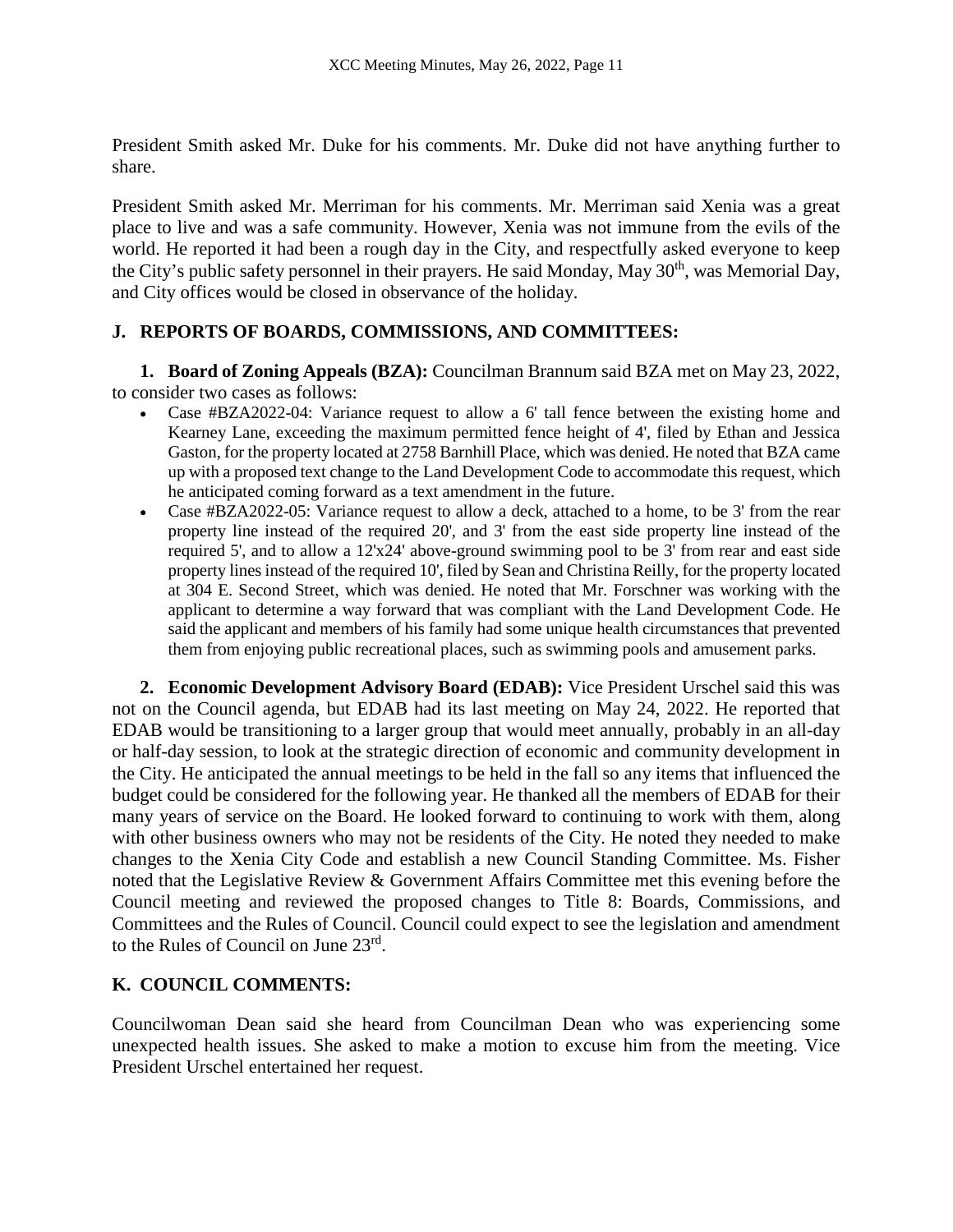Motion by Councilwoman Dean, seconded by Councilman Brannum, to excuse Councilman Dean from the meeting due to illness. Brief comments followed. Vice President Urschel said they all have cell phones, and he felt it was Councilman Dean's responsibility to let the Council President know of his absence so he could plan for the evening's agenda. The Roll on this was the following:

Ayes: Scrivens, R. Dean, Brannum Nays: Mays, Urschel motion carried.

Mayor Mays agreed with Vice President Urschel. Councilman Dean could have easily sent a text before the meeting advising of his absence.

Councilman Brannum did not have anything further to share.

Councilman Scrivens congratulated all the local graduates, including those graduating from kindergarten all the way up to college. He extended condolences to the family of Ruth Rivers Hazel. He extended kudos to the Public Service Department staff and the Community Development Coordinator for their work on the downtown flower beds. Finally, he encouraged residents, churches, and businesses to purchase a street pole banner to show their community pride—contact the City's reception desk to learn more.

Mayor Mays said she participated in the prayer breakfast at Soin on May  $13<sup>th</sup>$ . On May  $14<sup>th</sup>$ , she extended greetings at Central State University's graduation. On May 17<sup>th</sup>, Bob Colaner retired, who was a teacher at Legacy Christian, had been in Christian education for over 40 years, and was her principal at one point. She thanked him for all his efforts over the years. On May 20<sup>th</sup>, she attended the production of "Beauty and the Beast" with Actors Unlimited. She congratulated all the high school students who participated in that play. They did a fantastic job, and she and her family had a wonderful time. On May 21<sup>st</sup>, she attended a retirement luncheon for Pastor John Freeman, who had impacted many, many lives over the years. That evening, she attended the Air Force Band of Flight's first full live concert in over two years to celebrate the Air Force's 75<sup>th</sup> anniversary. She attending the swearing in of Xenia Firefighter Luke Niekirk, whose family had been friends of hers for a long time. Congratulations to all Xenia High School seniors who graduated on May  $25<sup>th</sup>$ . On a personal note, today was the preschool's graduation, which included her daughter and the City Manager's daughter as well. She thanked the Xenia Police Division for their presence at the schools yesterday following the tragedy in Uvalde, Texas. Many parents were thanking them and feeling the weight of despair knowing that their children were not celebrating their last day of school. Officer Mumpower was at the preschool, and she did a phenomenal job loving on the parents and students and supporting them in their struggles. She was very proud of the City's Police Division, noting the last few days had been very difficult.

Vice President Urschel said he attended the kick-off banquet for Hamvention last week, and it was extraordinary to learn about the number of people who came from all over the United States. He also attended Pastor Freeman's retirement luncheon, who was now preaching at UR the Church. He noted Pastor Freeman was a pillar of light in this community. He stood in for Senator Hackett and Sheriff Anger at a recent event where a St. Brigid fifth grader was recognized by the Ohio Senate and the Greene County Sheriff for her acts of service. He said Xenia was a City on the move, and it had been a long two years. They are past that now, but there are some storms on the horizon from an economic perspective, and perhaps other perspectives. However, he felt they